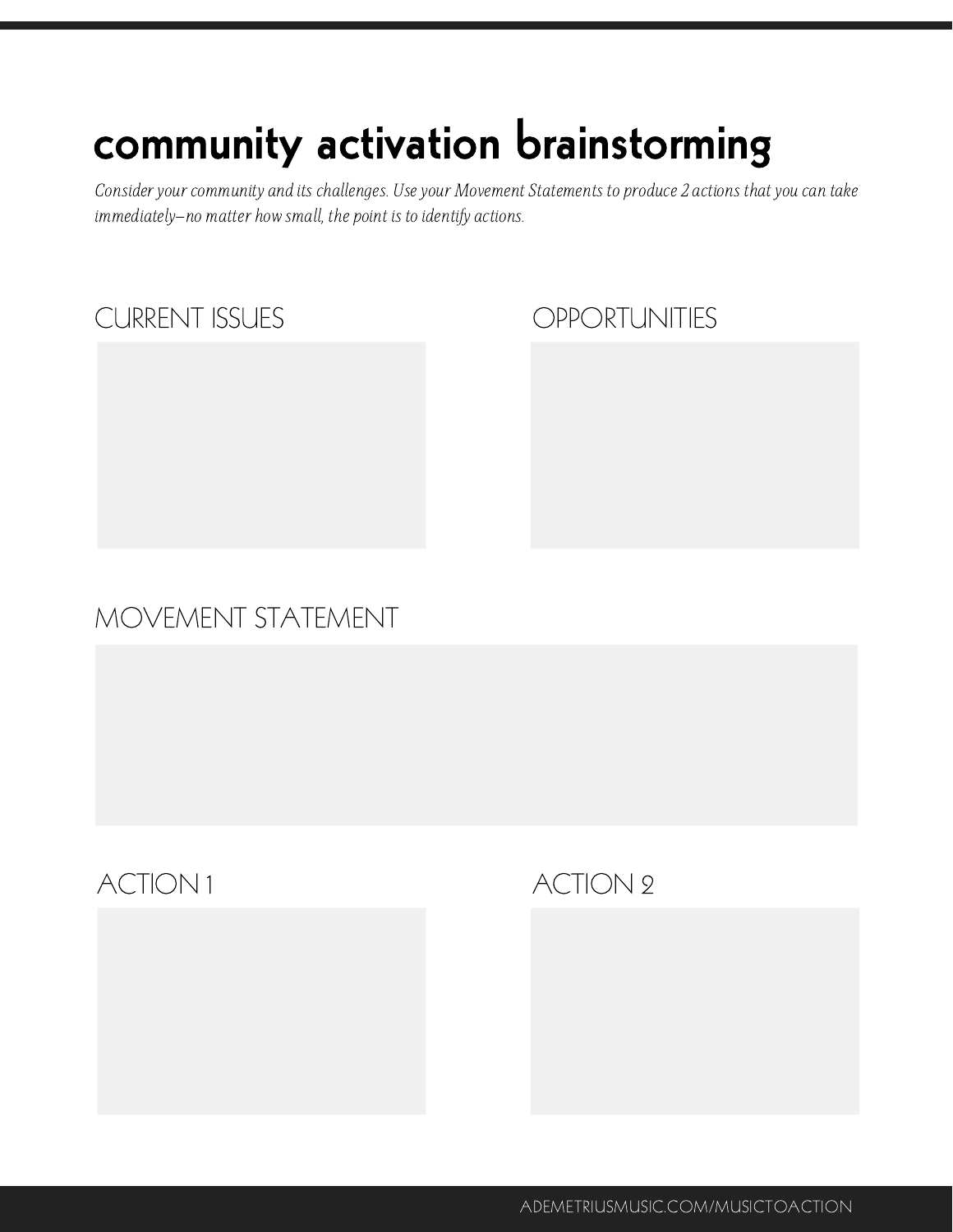## community mapping - personal

Your community is a collection of people you know, people you don't know, and people you should know. Expand your community knowledge by connecting with people that should be at your Community Activation table.

| Government Officials (County, Town, Township,<br>Municipality, Borough, Chamber of Commerce, etc.) | Mental Health Professionals (Clinical Social Workers,<br>Psychologists, Addiction Counselors, etc.) |
|----------------------------------------------------------------------------------------------------|-----------------------------------------------------------------------------------------------------|
|                                                                                                    |                                                                                                     |
|                                                                                                    |                                                                                                     |
|                                                                                                    |                                                                                                     |
| Law Enforcement (Police Officer, Judge,<br>Corrections Officer, Neighborhood Watch, etc.)          | Local Community/Social Activists                                                                    |
|                                                                                                    |                                                                                                     |
|                                                                                                    |                                                                                                     |
|                                                                                                    |                                                                                                     |
| School Officials (Superintendent, School Board<br>Member, PTA, School Officials, Teachers, etc.)   | Religious/Spiritual Leaders                                                                         |
|                                                                                                    |                                                                                                     |
|                                                                                                    |                                                                                                     |

ADEMETRIUSMUSIC.COM/MUSICTOACTION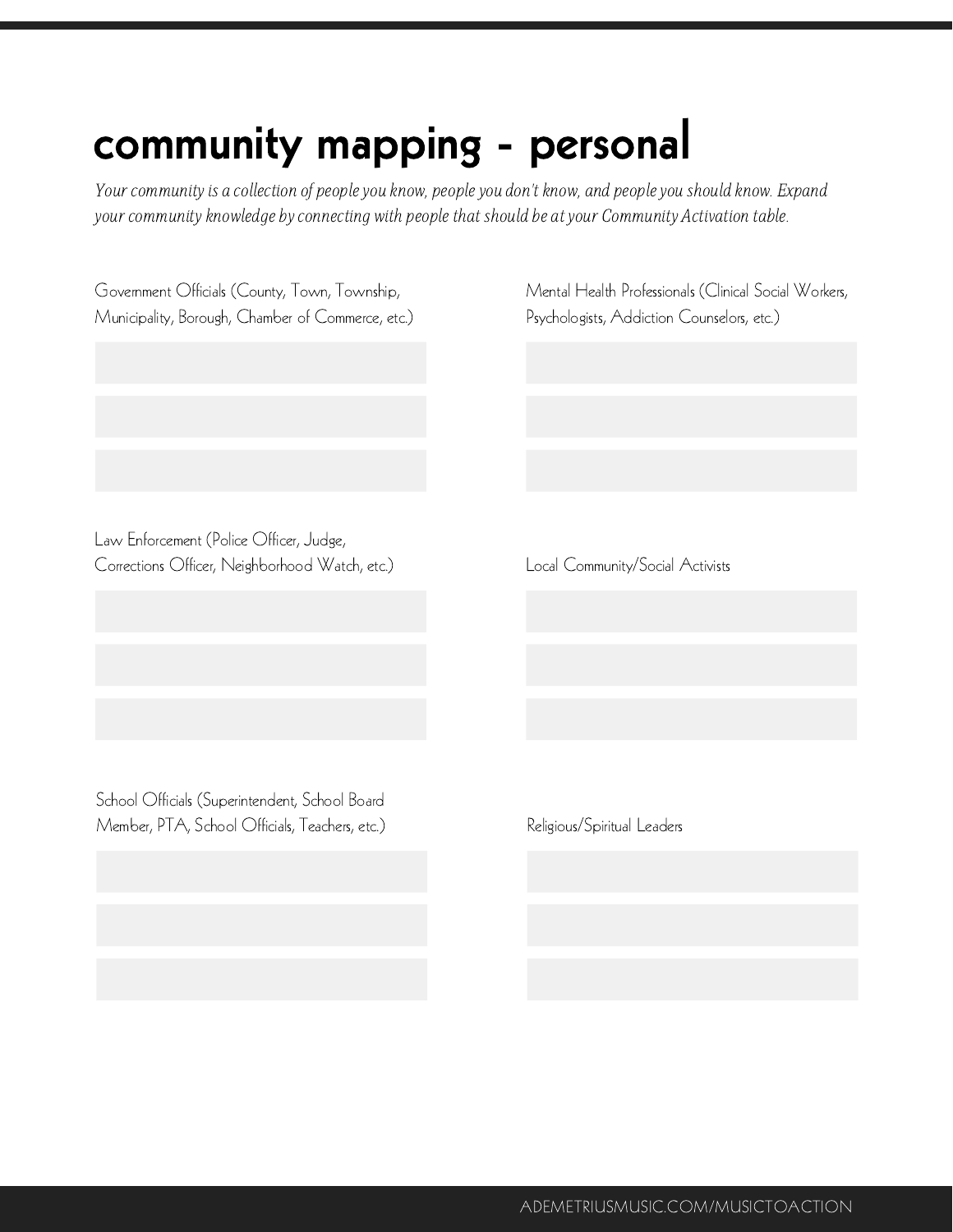## community mapping - professional

Your community is a collection of people you know, people you don't know, and people you should know. Expand your community knowledge by connecting with people that should be at your Community Activation table.

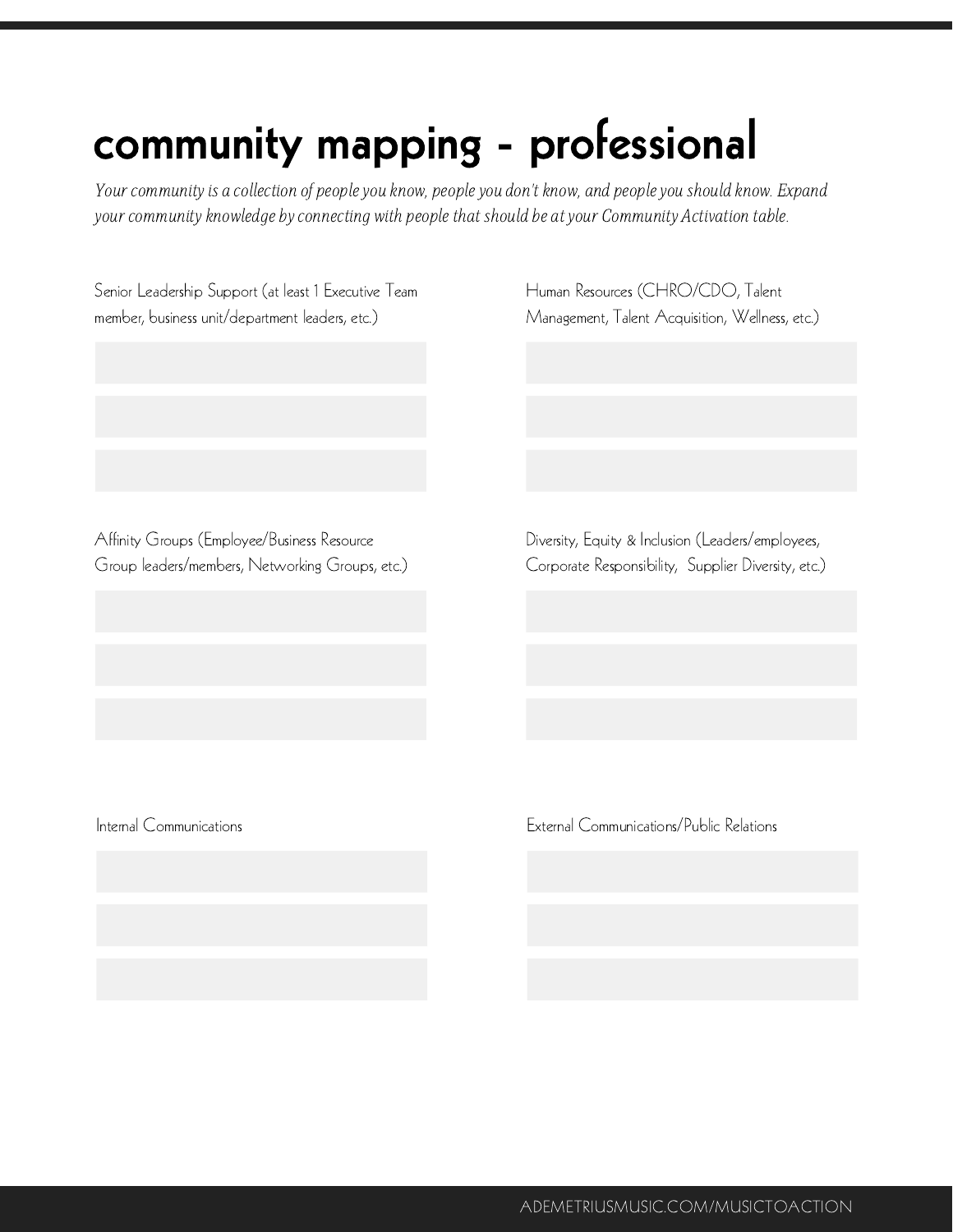## community mapping - academic

Your community is a collection of people you know, people you don't know, and people you should know. Expand your community knowledge by connecting with people that should be at your Community Activation table.

| School Officials (Principal, Vice Principal, Deans) | Student Services (Student Unions, Clubs,<br>Fraternities/Sororities, etc.) |  |  |
|-----------------------------------------------------|----------------------------------------------------------------------------|--|--|
|                                                     |                                                                            |  |  |
| Faculty (Counselors, Teachers/Professors, etc.)     | Social Activists                                                           |  |  |
|                                                     |                                                                            |  |  |
|                                                     |                                                                            |  |  |
| Staff (Cafeteria Workers, Janitors, Security, etc.) | Student Volunteers                                                         |  |  |
|                                                     |                                                                            |  |  |
|                                                     |                                                                            |  |  |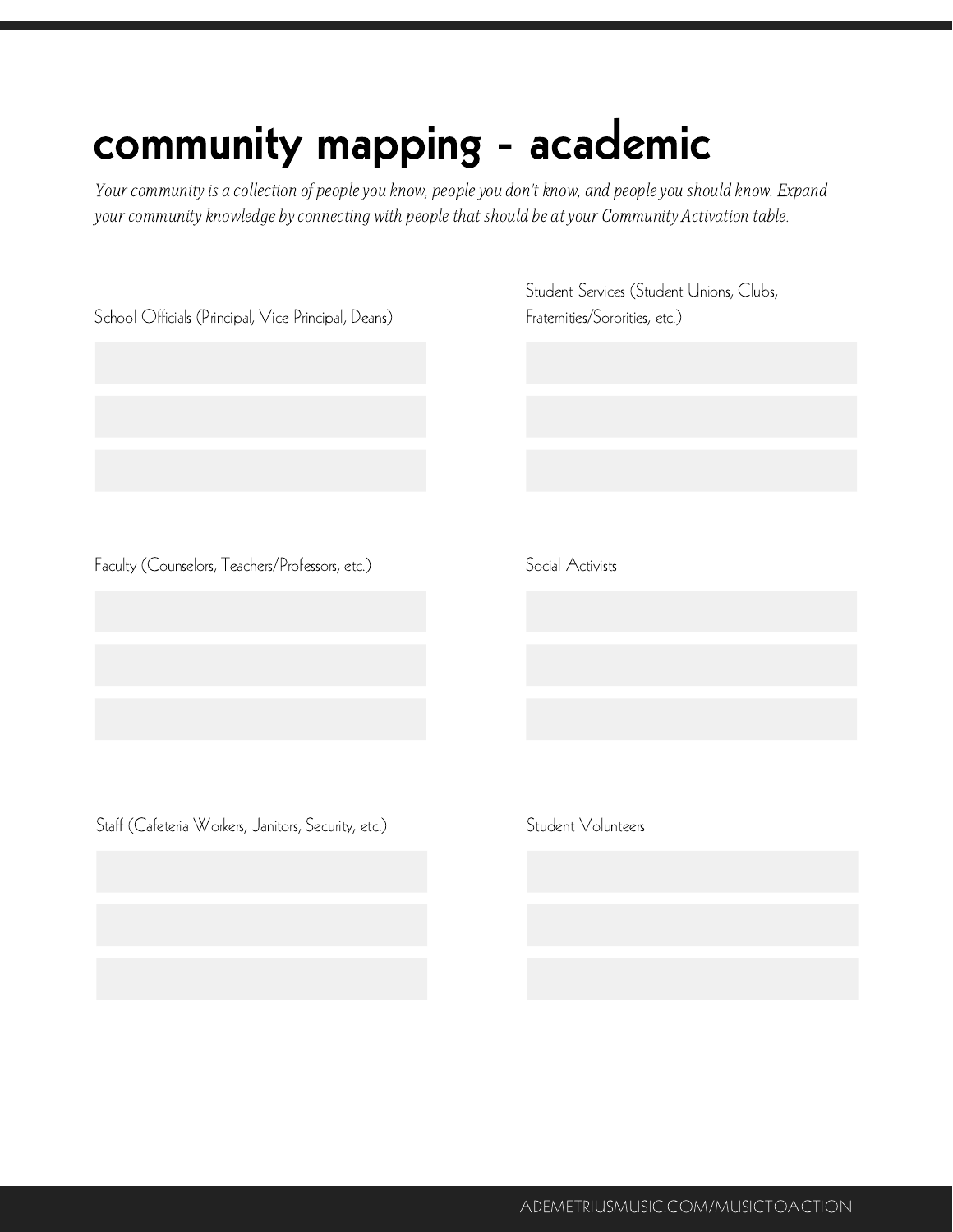### my community action team

Using your community mapping worksheet, transposeyour team members with their contact information and distribute to all members.

| PERSONAL         | PROFESSIONAL | <b>ACADEMIC</b>       |                  |
|------------------|--------------|-----------------------|------------------|
| <b>Full name</b> | <b>Email</b> | <b>Community Role</b> | <b>Team Role</b> |
|                  |              |                       |                  |
|                  |              |                       |                  |
|                  |              |                       |                  |
|                  |              |                       |                  |
|                  |              |                       |                  |
|                  |              |                       |                  |
|                  |              |                       |                  |

### ADDITIONAL NOTES

COMMUNITY TYPE

ADEMETRIUSMUSIC.COM/MUSICTOACTION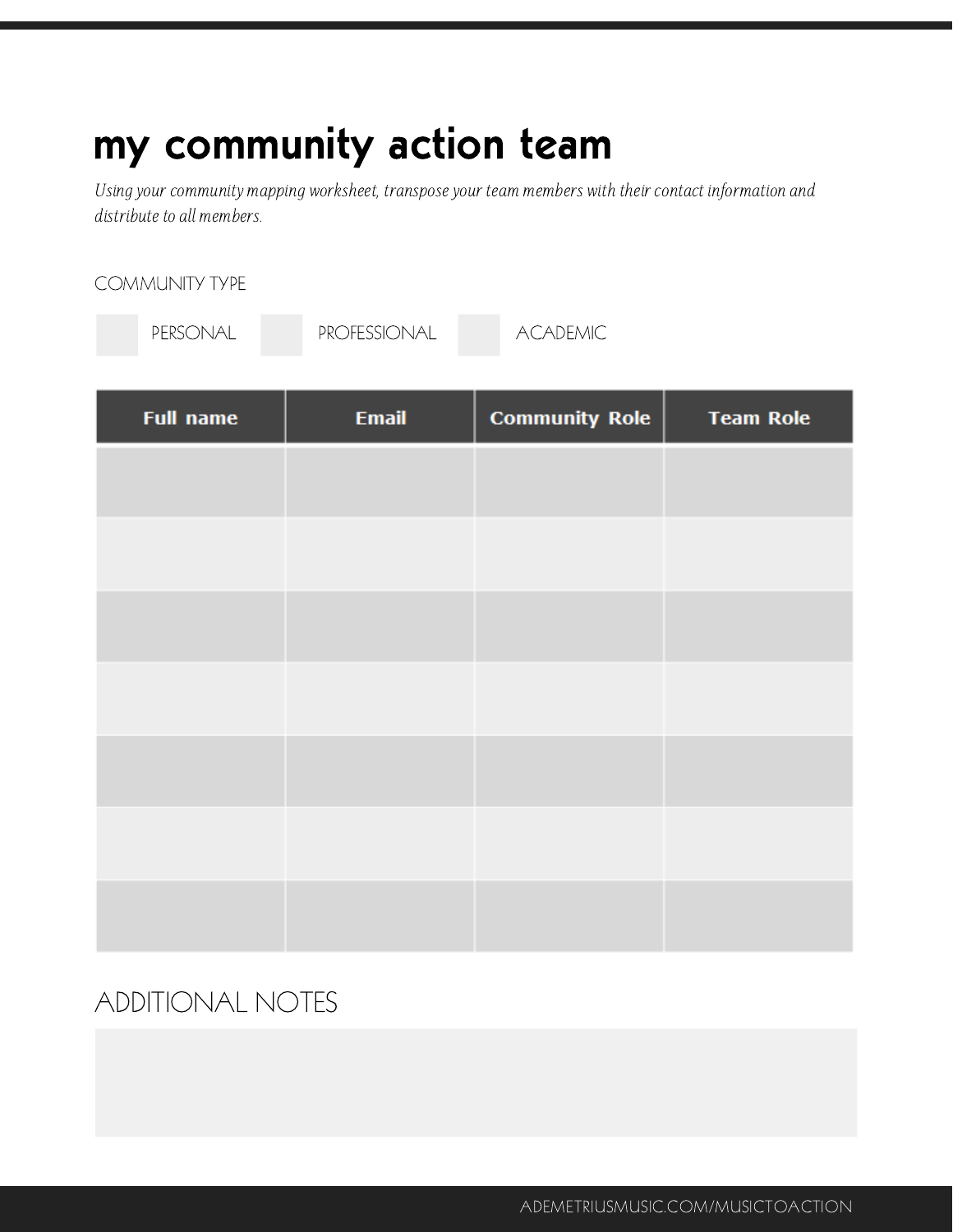# SMART goal setting

SMART goals help to define clear metrics, actions, and desired outcomes. Use the template to write SMART community activation goals. TIP: use the template to lead a group brainstorm to define your goals.

#### **SPECIFIC**

Clearly define what actions you will take, why they need to be taken, and how you will take them…

#### MEASURABLE

Quantitative (\$,%,#) and qualitative (feedback, surveys, recognition) measurements that clearly express your desired results. What the IMPACT will achieving the goal have…

#### ATTAINABLE AND ACTIONABLE:

Challenging but defined well enough so that you can achieve them. You must possess the appropriate knowledge, skills, abilities AND resources needed to act on and achieve the goal.

#### RELEVANT AND RESULTS-FOCUSED

Goals tie to priorities and/or objectives; Another descriptor to consider is Results-focused, meaning goals should measure outcomes, not activities.

#### TIME-BOUND

An expected overall completion date is one approach, if you have milestones within the goal, address them with the details of the goal.